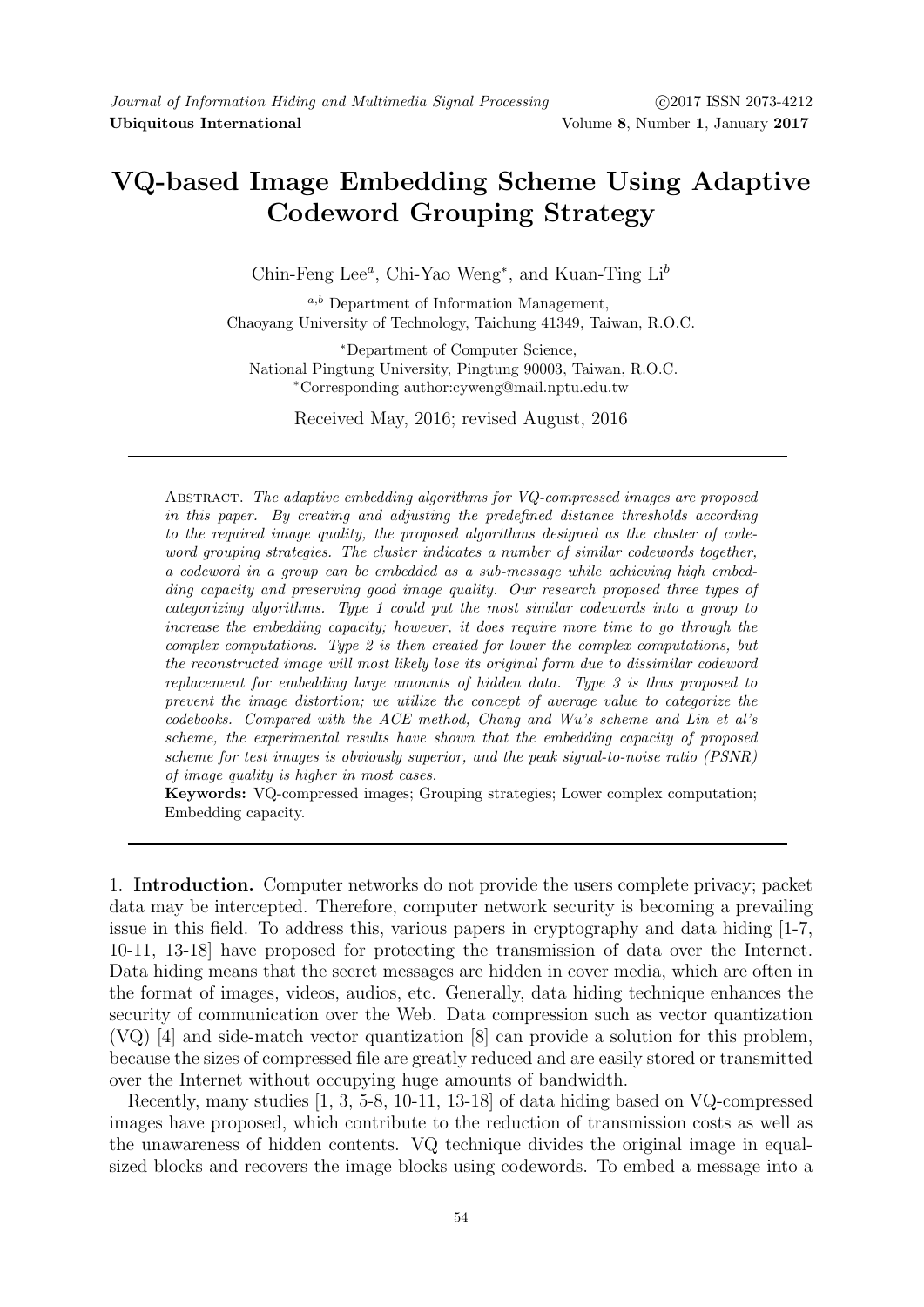VQ-compressed image, an index of codeword is replaced by another index of codeword, which is assigned to embed the message.

For keeping the higher image quality, a codeword will not to be replaced for hiding a message while the codeword can not to find out the others similar cordword. Li and Li [10] organized similar codewords in a group. The number of codewords in a group must be exactly equal to a power of 2, that is to say, a group has  $2^k$  codewords; therefore, each codeword in the group can embed a message of k bits. The embedding capacity of an image using Li and Li's scheme is limited if the number of codewords in a group does not meet to equal to a power of 2. The same fault might occurr with Chang and Wu [1] scheme in which two codewords in a group may carry the same sub-message while the number of codewords in that group is not equal to a power of 2. This might also incur more image degradation. Lin et al. [11] proposed an adaptive embedding scheme for VQ-compressed images, which allows the number of codewords in the group and each group is not equal to a power of 2. If the number of codewords in a group is between  $2^k$ and  $2^{k+1}$ , each codeword can carry a distinct sub-message of k or  $k+1$  bits. This property makes Lin et al.'s [11] scheme surpasses previous schemes in the embedding capacity.

In this paper we designed codeword arrangement algorithms to cluster a number of similar codewords together, so that a codeword index in a group can carry a sub-message by replacing with another index that is designed to conceal the secret data of  $k$  or  $k$  $+1$  bits and can achieve good image quality when the image has been reconstructed by VQ decoding. The rest of this paper is organized as follows: In Section 2, we review VQ coding and Lin et al.'s embedding scheme [11]. In Section 3, a VQ-based image embedding scheme is proposed on the basis of intra-group codeword homogeneity and the heterogeneity of codewords among groups. The experimental results are demonstrated in Section 4. Finally, we draw the conclusion in Section 5.

## 2. Related works.

2.1. Vector Quantization (VQ). Vector Quantization (VQ) [4], which is one of the most popular image lossy compression methods, was proposed by Gray et al., in 1984 [4]. VQ technique initially divides several  $W \times H$  grayscale images into non-overlapping and equal-sized small image blocks, and each block is an l-dimensional vector of pixels equal to  $q \times q$ . A vector quantization (VQ) is a mapping from a set,  $T^l = \{B^{(i)} | i$  is the index of the training vectors  $\}$  in the  $l$ -dimensional Euclidean space into a finite set of  $N$ representative points. The aim of LBG algorithm [9] is to minimize the average pairwise distance as shown below in Eq.  $(1)$  between the training vector B and the representative codevector C by their squared Euclidean distance,

$$
d(B, C) = \sum_{i=1}^{\ell} (b_i - cw_i)^2
$$
 (1)

where  $b_i$  and  $cw_i$  are the  $i-th$  component of the vectors. Let CB denote the codebook, and the vector quantization  $VQ: T^l \to CB$ , where  $CB = \{cw_1, cw_2, ..., cw_N\}$  and  $cw_i$ (where  $i = 1, 2, ..., N$ ) are called the codewords.

For encoding an image, the sender seeks the closest codeword through the given codebook CB for the given input vector. Euclidean distance is an encoding function employed in the searching process to measure the distance between the two vectors. For each original image block  $X$ , the index  $i$  of the selected codeword is transmitted, and in decompression, the receiver uses the index  $i$  to find the mapping codeword in the codebook to retrieve the closest codeword in codebook for recovering that image block. The compression rate of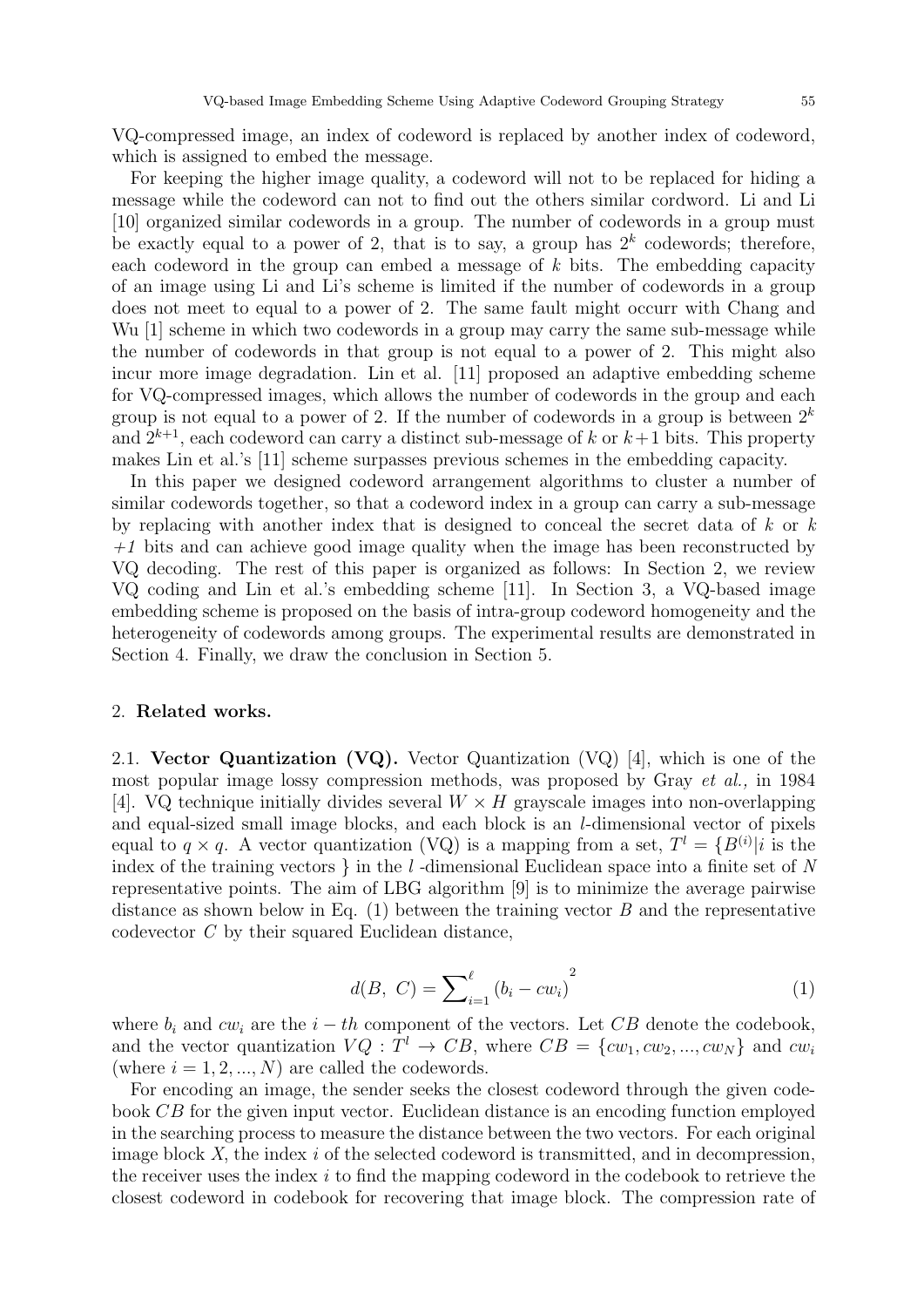VQ technique is equal to  $1/l$ , thereby reducing the transmission bandwidth. Figure 1 illustrates the image compression based on the VQ coding technique, where each codeword  $cw_i$  is an l-dimensional vector  $(l = 16)$ .



FIGURE 1. VQ encoding and decoding flowchart

2.2. Lin et al.'s scheme of VQ coding. In 2009, Lin et al. [11] proposed the VQ compression technique to cover the secret message during image embedding. In order to avoid the loss of reconstructed image quality after embedding the secret message, the grouping of codebooks is proposed to calculate the distance between each codeword. If this distance is smaller than the designated threshold TH, then these codewords would be grouped together. Lin et al.,'s method does not require each group to have a set of codewords of power of 2, say  $2^k$ , so we could put in k or  $k+1$  bits in each codeword, thus providing the flexibility while storing data.

Lin *et al.*[11] proposed three phases: grouping, embedding, and extracting. In the first phase, a new group of codewords is initiated by two most similar codewords that are not belong to any other group. Afterwards, for each codeword which does not belong to any other group, if it is similar to all of the codewords in a certain group, it will be put into that group.

In the second phase, each codeword in a group is assigned a certain sub-message whose length is determined by the number of codewords in that group. Since the number of codewords in the group is not always equal to a power of two, Lin  $et al.[11]$  adaptively encode each codeword by increasing one extra bit. Afterwards, an index of codeword is replaced by another index of codeword in the same group to embed the sub-message in the index table. In the final extracting phase, the encoded table is generated, and each of the indexes in the index table is matched to the code of its group in order to obtain the decompressed image.



Figure 2. Grouping example of overlapped codewords

In the extracting phase, given a codeword and the number of codewords in the group to which the codeword belongs, the embedded sub-message can be extracted from each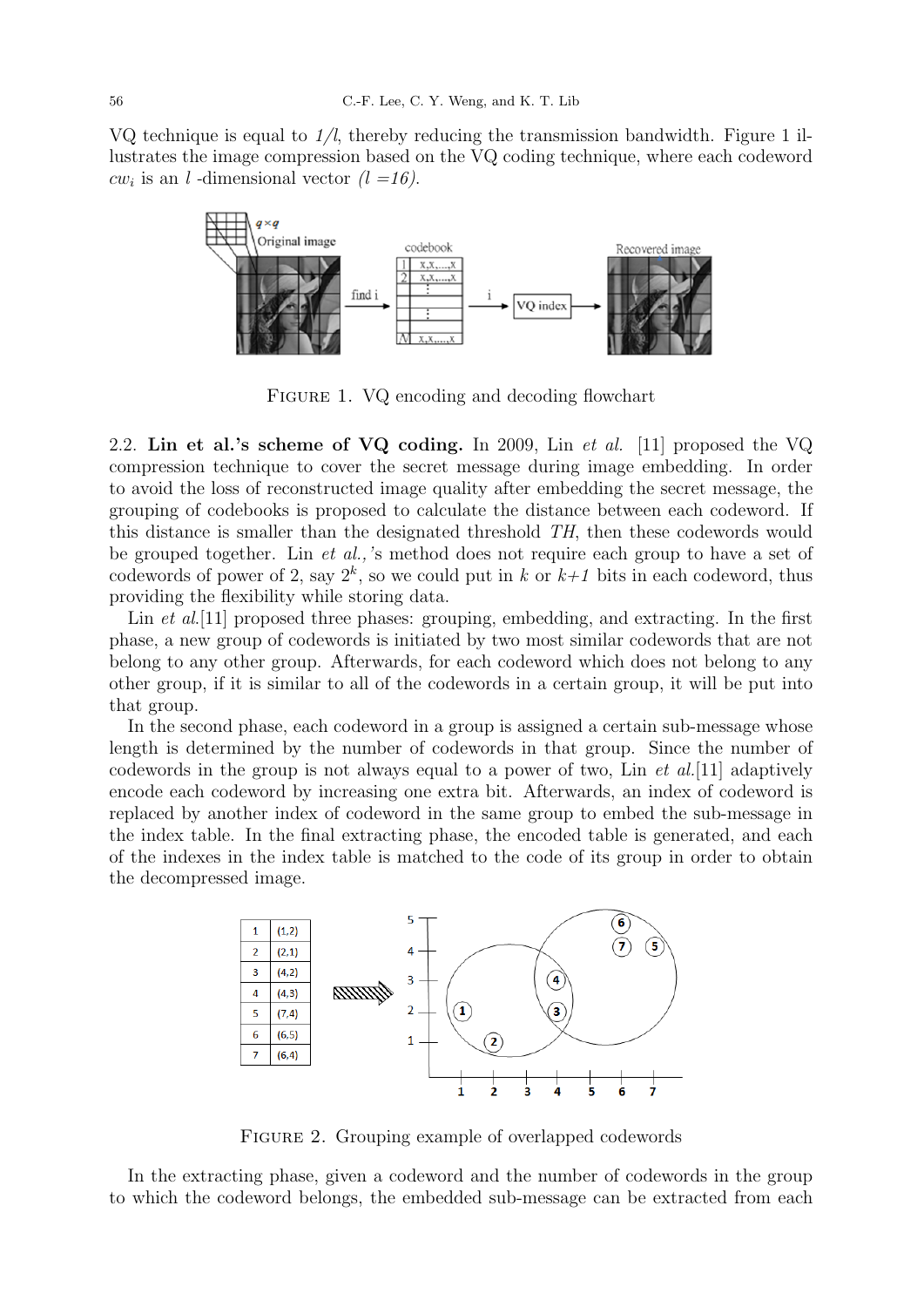of the indexes in the index table so the decompressed image can be obtained. In Lin et al.'s proposed scheme [11], the more number of codewords in a group, the higher embedding capacity is therefore obtained. In Lin  $et$  al.'s [11] algorithm outperforms previous algorithms [1, 3] with regard to the embedding capacity and image fidelity.

3. Proposed scheme. In the proposed scheme, we followed the VQ-encode scheme and inspected the VQ-compression approach to gain the phenomenon that a good strategy of codewords grouping will keep a better performance in terms of hiding capacity and image quality. Following up this observation, we thus proposed three methods for codewords grouping. Suppose the grayscale host image of sized  $W \times H$  were divided into nonoverlapping  $q \times q$  blocks where  $q = 4$ . Similar to the scheme of Lin *et al.* [11], three phases displayed in the proposed scheme inclusive of codewords grouping, secret embedding, and message extracting. In the first phase, a new group of codewords is initiated by two most similar codewords that are independent. Then, each codeword will be assigned into groups according to one of the following codeword grouping strategies with adaptive threshold TH.

The first phase uses three codeword arrangement strategies to cluster codewords of a given codebook into groups such that the inter-group isolation (or heterogeneity among groups), and the intra-group homogeneity are preserved. The inter-group heterogeneity and intra-group homogeneity can reduce image distortion after embedding secret data into the codewords. A sub-message is embedded into a codeword index by replacing the codeword index with an index that is designated to represent the to-be-embedded sub-message  $M$  in non-overlapping blocks.



FIGURE 3. Calculation of group centers

In codeword arrangement strategy, it is expected that the embedding capacity of the secret message could increase while keeping the accepted image quality. Each strategy has its effect on either the embedding capacity or image quality. The first method provides a better grouping effect to achieve higher embedding capacity and greater quality. However, this method requires more time to group the codewords, the second method was thus designed to increase the speed of codewords grouping. This method does not further process the codewords that belong to multiple groups, instead they are being recognized as the same group; therefore, the grouping time would be reduced quite a bit but the image quality would be affected as well. The third method utilizes the concept of codeword's distance mean to group the codewords into the group with the smallest mean. Such method maintains not only the embedding ability of secret message, but the image quality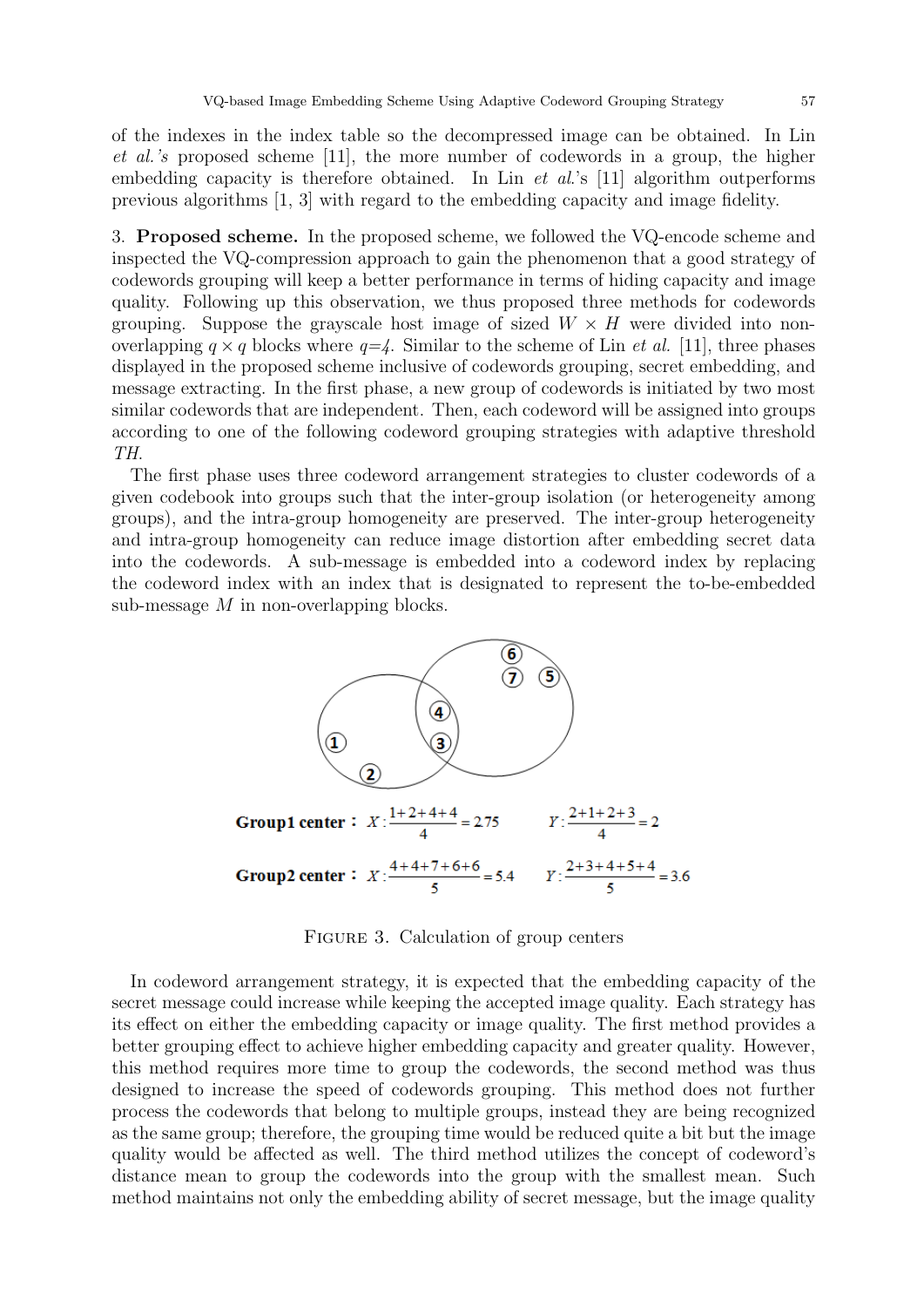after embedding as well. All the methods will be fully described in next subsection. For simplicity our scheme, some notations are defined as follows:

 $cw_i$ : The *i-th* codeword in a given codebook CB.

*Inx<sub>i</sub>*: The *i-th* index indicating the index of the codeword  $cw_i$  is similar to block *i*.

 $|G_q|$ : The number of codeword groups, where g is the identification of group with similar codewords and  $q \geq 0$ .

 $G^{-1}(Inx_i)$ : The group which index  $Inx_i$  belongs.

 $CB(cw_z^g)$ : The codeword of code book  $CB$  which the z-th codeword of group g belongs.  $|G^{-1}(Inx_i)|$ : The number of codewords in the group  $G^{-1}(Inx_i)$ ,

k: The value of =  $\lfloor \log_2 |G^{-1}(Inx_i)| \rfloor = \lfloor \log_2 n \rfloor$ .

S: The secret message which is a bit-string concatenation to be embedded.

 $S_i$ :The *i-th* sub-message of k or  $k + 1$  bits, for  $i = 0, 1, 2, ..., M+1$ , where  $M =$  $(W \times H)/(q \times q)$ .

 $b_k$ : A bit string of k bit to be embedded.

 $d(b_k)$ : The unsigned decimal of bitstream  $b_k$ .

TH: A fidelity controller used to assign a codeword to the group  $G_q$  such that the distance between the codeword and the mean of the group  $G_g$  is less than or equal to the threshold TH.

 $Inx<sub>z</sub>$ : The index of the *z*-th codeword designated to represent the to-be-embedded sub-message in group  $G_q$ .

 $cw_z^g$ : The z-th codeword in group  $G_g$ .

 $ME_q(z)$ : The mean of the distance from the z-th codeword in group  $G_q$  to its neighboring codewords of the same group.

### A. Codeword Grouping Phase

For each codeword  $cw_p$ , the Euclidean distances Ed between all pairs of codewords  $cw_p$ and  $cw<sub>a</sub>$  are being calculated, then we compare it with the threshold TH. If the Euclidean distance  $Ed(cw_p, cw_q) \leq TH$ , these two codewords can be treated as neighbors to each other, and we tag assign  $cw_p$  and  $cw_q$  to the same group.

As we go through this grouping phase, the third codeword  $(cw_3)$  and the fourth codeword  $(cw_4)$  are overlapped between two groups, as shown in Figure 2.

Therefore, we need to put these overlapping codewords to the only one group that fits. However, the large distances between group members would bring distortion to the recovery images after sub-message has been extracted and VQ decoding is employed. In order to group the similar codewords, we proposed three methods that could find a better fit for these overlapping codewords.

The detailed steps are show below:

Method 1: Take each overlapped codewords into consider and assign each overlapped codeword to a group according to the shortest distance between the group center and the codeword, so each overlapped codeword will be assigned to only one group with the most closed neighbors in a group. The steps are:

Step 1: Calculate each group center.

Step 2: Calculate the Euclidean distance Ed between the overlapped codeword and the group center, and assign the codeword to the group with the shortest distance. Repeat Steps 1 and 2 until all codewords are assigned.

The first step focuses on calculating the distances between the overlapped codewords and the group centers and assigns the overlapped codeword to a group with the minimum distance between the group center and itself. Since the group center changes after a codeword assignment occurs, the method will recalculate the distances between the remainder of overlapped codewords with group centers. Although the first method makes the closet codewords cluster together and thus maintains good visual quality of the reconstructed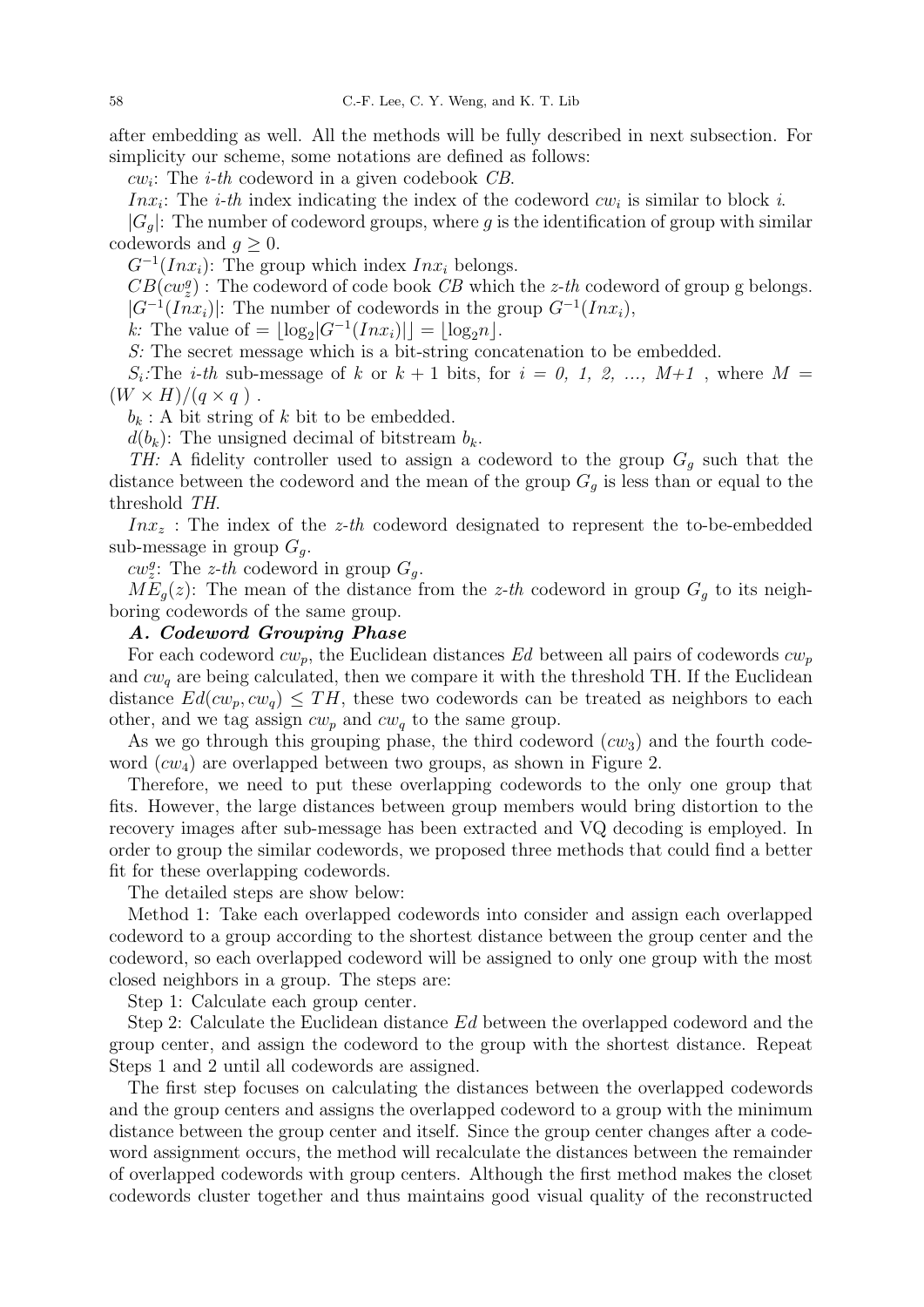

FIGURE 4. Calculation of distance between group center and overlapped codewords

image after VQ decoding, the time-consuming is heavy since the group center needs to be recalculated every time an overlapped codeword is assigned.



FIGURE 5. Calculation of new group centers

For example, assume that the first calculated the group centers of Groups 1 and 2 is shown in Figure 3. Then, we calculate the distance between the group center and the overlapped codeword, shown in Figure 4. Here,  $c_1$  and  $c_2$  indicate the group center in group 1 and group 2, respectively. Since the center of Group 1 and  $cw_3$  have the closest distance e.g.,  $Ed(cw_3, gc_1)$  is minimum,  $cw_3$  is assigned to Group 1.

After that, we need to recalculate the new group center for the first and second groups as displayed in Figure 5, and the new distances between the group centers and the overlapped codewords are shown in Figure 6. Again, the overlapped codewords are being assigned to wherever the shortest distance lies until all codewords are assigned, as shown in Figure 7, where  $Ed(cw_4, gc_1) < Ed(cw_4, gc_2)$ ; therefore,  $cw_4$  is assigned to the first group.

Method 2: The method 1 spends more time to recalculate the new group center, resulting in heavy time-consuming. To minimize time-consuming process, the second strategy of codeword grouping is to make the overlapped codewords as a new group. Following up the same example depicted in Figure 2, the method 2 can assign that  $cw_3$  and  $cw_4$ are grouped together to form a new group (Group 3); however, the grouping effect of the new group would not be decent, where the resultant of codewords grouping is illustrated in Figure 8. Although  $cw_3$  and  $cw_4$  are grouped together, if they are different from each other, the image could be distorted after the image recovery using VQ decoding.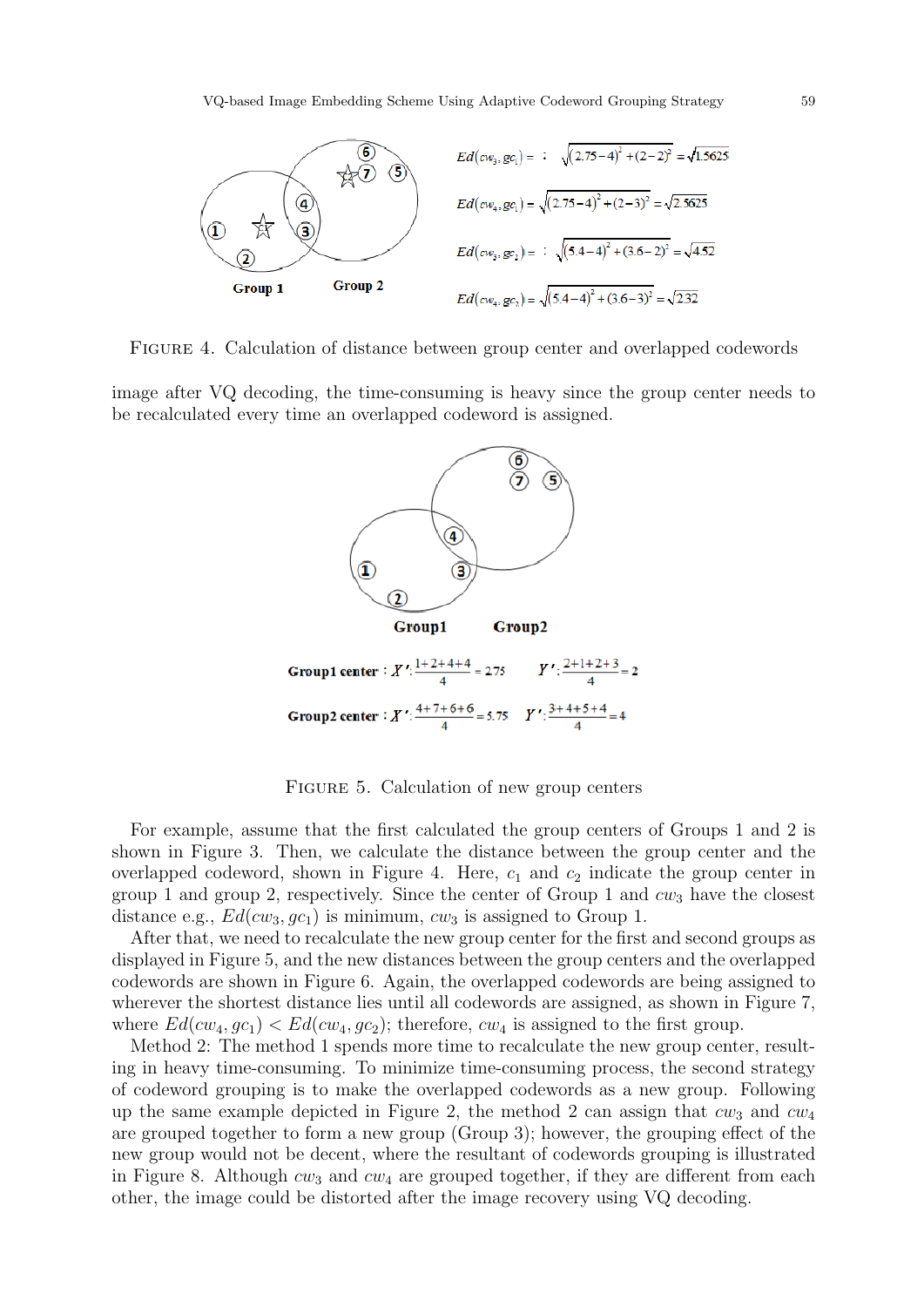

FIGURE 6. Calculation of the distance of the codewords



FIGURE 7. Completion of assignment for Method 1



FIGURE 8. Completion of group assignment for Method 2

Method 3: To reduce the member differences in a group, the codewords are assigned to a group with the smallest mean. For each set of codewords belonging to distinct groups, calculate the mean of the distance from the z-th codeword in group  $G_q$ , to its neighboring codewords of the same group. We assign the set of codewords to the group whose distance mean is the smallest. The distance mean  $ME_q(z)$  from the z-th codeword in group  $G_q$  to its neighboring codewords of the same group is defined in Eq. (2) below.

$$
ME_g(z) = \sum_{j=0, j \neq z}^{n-1} E d(cw_z^g, cw_j^g) / |G_g| \tag{2}
$$

The codeword grouping step considers both the intra-group homogeneity as well as the inter-group heterogeneity. A smaller threshold brings fewer codewords in a group, and the codewords in the group are more similar; thereby reducing the image distortion and presenting a better visual quality. However, the smaller the threshold is set, the shorter the secret message is obtained. The experimental results in Section 4 demonstrated that the codeword group strategies provide good performance in the next phase of secret embedding.

### B. Secret embedding phase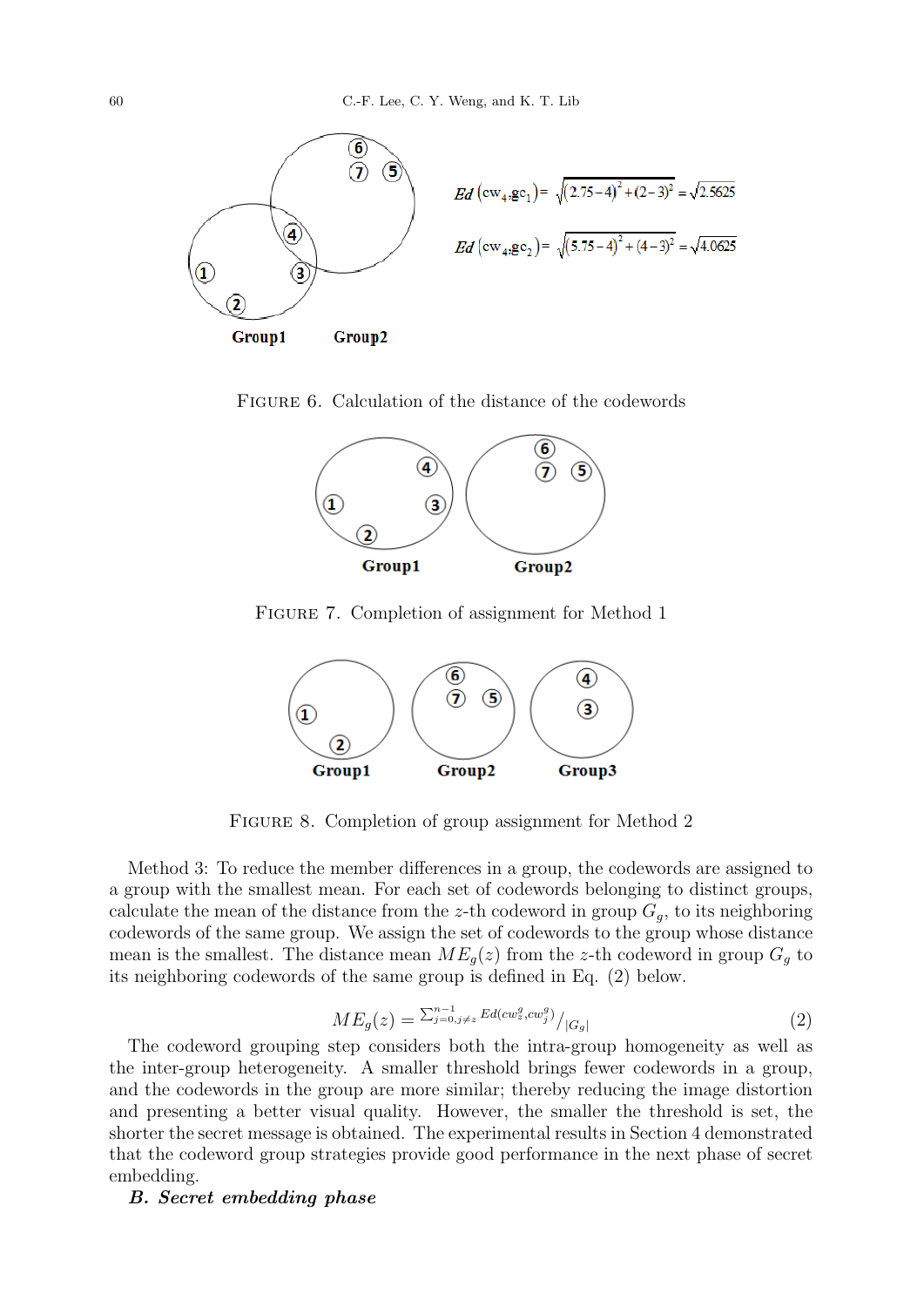A sub-message is embedded into a codeword index by changing the codeword index to an index which is designated to represent the sub-message to be embedded.

In the proposed scheme, two algorithms are created for concealing the secret message. In the first algorithm, each codeword in  $G_q$  can carry a sub-message  $b_k$  of k bits or a sub-message  $b_{k+1}$  of  $k+1$  bits if the group size n of  $G_g$  is greater than one, where the value of  $k = \lfloor \log_2 |G^{-1}(Inx_i)| \rfloor = \lfloor \log_2 n \rfloor$ . Initially, we encoded the gray scale image by VQ technique to obtain a corresponding VQ-compressed image. Afterwards, we scanned the VQ-compressed image (also called index table), row by row from left to right, top to bottom, and exploited the following two steps to perform the secret embedding.

Step 1: For each index  $Inx_i$  related to block i, if the size of group  $G^{-1}(Inx_i)$  which the index  $Inx_i$  belongs to is greater than one, perform Step 2; otherwise, leave index  $Inx_i$ unchanged.

Step 2: Compute  $k = \lfloor \log_2 |G^{-1}(Inx_i)| \rfloor = \lfloor \log_2 n \rfloor$ , the unsigned decimal value  $d(b_k)$  of k bitstring, and the unsigned decimal value  $d(b_{k+1})$  of  $k+1$  bitstring.

Step 2 continues to check the following situations. If the size of the group which index Inx<sub>i</sub> belongs to is exactly equal to a power of 2, e.g.,  $n = 2<sup>k</sup>$ , we then extract the submessage  $b_k$  of k bits from binary secret message s as the embedded secret  $s_i$ ; the new index related to the codeword  $CB^{-1}(cw_{d(bk)})$  of codebook  $CB$  is used to replace the original VQ index  $Inx_i$ . Otherwise, when  $2^k < n \leq 2^{k+1}$ , first check the soon-to-be embedded submessage  $b_{k+1}$  of  $k+1$  bits. There are three cases for the to-be embedded secret Si as follows:

Case 1: If the condition  $d(b_{k+1}) > n-1$  is true, then, extract the sub-message  $b_k$  of k bits from binary secret message  $S$  as the embedded secret  $S_i$ ; the new index related to the codeword  $CB^{-1}(cw_{d(bk)})$  of codebook CB is used to replace the original VQ index  $Inx_i$ .

Case 2: If the condition  $2^k \leq d(b_{k+1}) \leq n-1$  is real, then, extract the sub-message  $b_{k+1}$  of  $k+1$  bits from binary secret message S as the embedded secret  $S_i$ ; the new index related to the codeword  $CB^{-1}(cw_{d(bk)})$  of codebook CB is used to replace the original VQ index  $Inx_i$ .

Case 3: If the condition  $d(b_{k+1}) < 2^k$  is authentic, extract the sub-message  $b_k$  of k bits from binary secret message  $S$  as the embedded secret  $S_i$ ; the new index related to the codeword  $CB^{-1}(cw_{d(bk)})$  of codebook CB is used to replace the original VQ index  $Inx_i$ .

With regards to those unusable codewords (also called isolation codewords) which had not originally been assigned to any group, the second algorithm of the proposed scheme exploits garbage collection to recycle these isolation codewords into a group such that they can be useful to carry more important messages, thus enhances the embedding capacity. The recycling concept is shown in the experimental results later.

#### C. Extracting message phase

Given the codebook  $\overline{CB}$  and the threshold  $\overline{TH}$ , the decoder can perform the same process of grouping codewords just as the encoder's classification of the codewords, and the grouping results will also be the same as those obtained by the encoder. Through the following process, the decoder can then extract the embedded sub-messages from the stego-index table and use the codeword to recover the image blocks to 0 for each stego-index  $(Inx_i')$  in the stego-index table corresponding to the *i-th* image block:

Step 1: Compute  $k = \lfloor \log_2 |G^{-1}(Inx_i)| \rfloor = \lfloor \log_2 n \rfloor$ .

Step 2: Assume that group  $G_g$  is the group which the stego-index  $Inx'_i$  corresponding to the i-th image block belongs, and the codewords are ordered according to their serial numbers  $z's$  in group  $G_q$ .

Step 3: If the size of the group which index  $Inx_i'$  belongs to is exactly equal to a power of 2, e.g.,  $n = 2<sup>k</sup>$ , then we have the extracted sub-message  $b<sub>k</sub>$  of k bits where  $d(b<sub>k</sub>) = z - 1$ .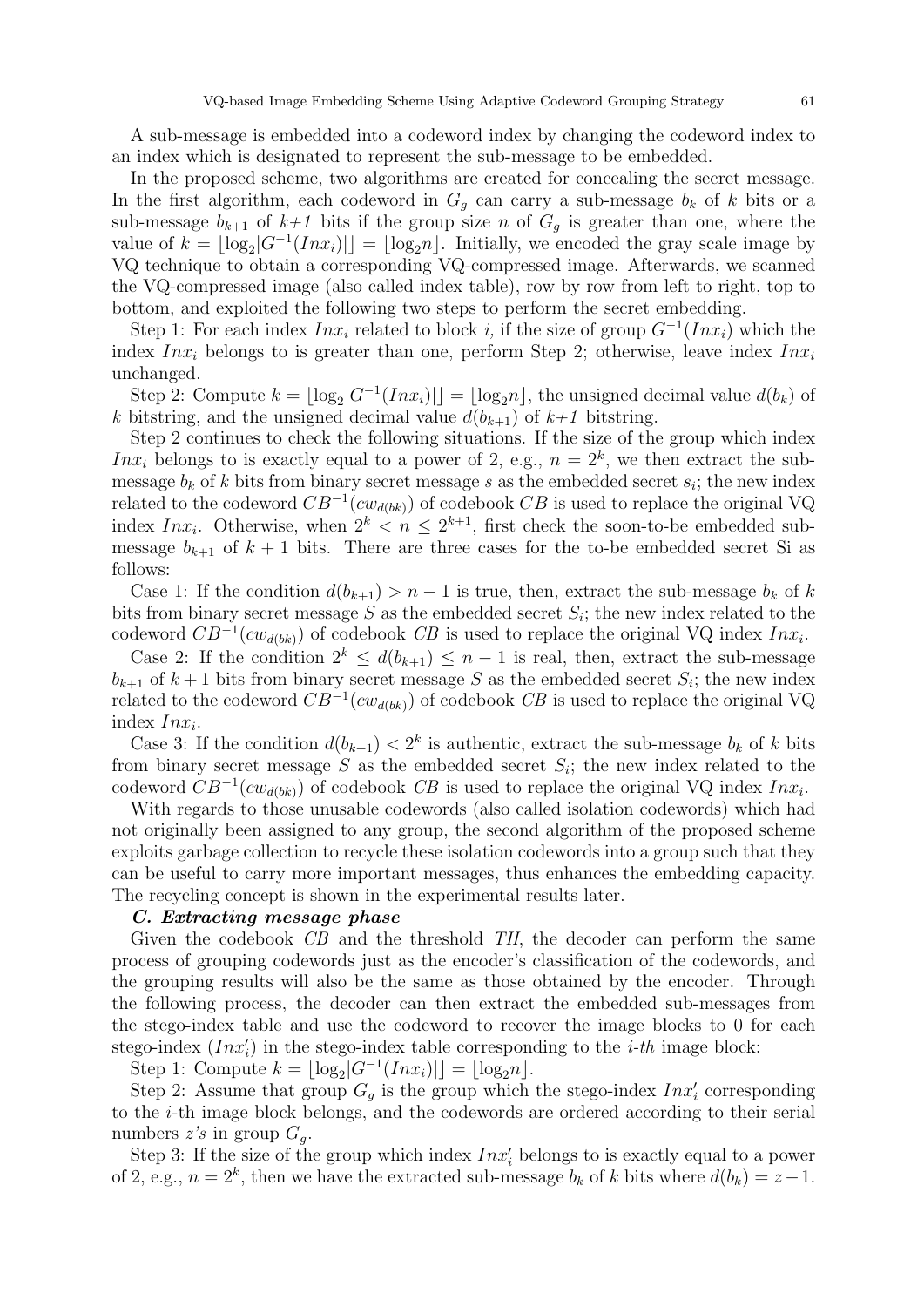Otherwise when  $2^k < n \leq 2^{k+1}$ , there are three cases for the soon-to-be extracted secret  $S_i$  according the ranking z of the group  $G^{-1}(Inx_i)$  which the codeword with index  $Inx_i'$ belongs to.

Case  $1 \text{.} z > n - 1$ , the embedded secret  $S_i$  is the binary format of the serial number Z of  $k+1$  bits.

Case 2.  $2^k \leq z \leq n-1$ , the embedded secret  $S_i$  is the binary format of the serial number z of  $k+1$  bits.

Case 3.  $z < 2<sup>k</sup>$ , the embedded secret  $S<sub>i</sub>$  is the binary format of the serial number z of k bits.

Step 4. The *i-th* image block is recovered by the codeword of codebook CB related to the index  $Inx'i$ .

Step 5. Repeat the above steps until all stego-indices are decoded. The secret message can be obtained by concatenating all sub-messages and the final decompressed image can be presented.

The proposed algorithm also recycles the isolation codewords into a group such that the enhanced scheme can benefit the embedding capacity with slight image distortion and large threshold values in some cases. The performance was evaluated by the number of binary bits to be embedded as well as the peak signal-to-noise ratio (PSNR) values, which are shown in the experimental results of the next section.

4. Experimental results. In the experiment, we used five gray images, such as Lena, F16, Boat, and Pepper as test images, each with a size of  $512\times512$  pixels. Test images are divided into 16,384 non-overlapping blocks of  $4\times4$  pixels for VQ encoding. A codebook of size 512 was generated using the LBG algorithm [9]. The image quality was evaluated using the peak signal-to-noise ratio (PSNR) and the embedded secret data were pure binary messages. The distortion threshold TH is considered in the following experiments.

|    | Lin <i>et al.</i> scheme |                 | <b>Proposed scheme</b> |                |                  | Proposed scheme + recycling |                 |                    |  |
|----|--------------------------|-----------------|------------------------|----------------|------------------|-----------------------------|-----------------|--------------------|--|
| TH | <b>PSNR</b>              | Capacity<br>(A) | <b>PSNR</b>            | Capacity<br>B) | Gains<br>(B-A)/A | <b>PSNR</b>                 | Capacity<br>(C) | Gains<br>$(C-A)/A$ |  |
| 10 | 30.86                    | 4418            | 31.29                  | 6668           | 50.93%           | 31.07                       | 6724            | 52.20%             |  |
| 15 | 30.69                    | 15790           | 30.88                  | 18525          | 17.32%           | 30.71                       | 18741           | 18.69%             |  |
| 20 | 30.45                    | 25626           | 30.62                  | 29180          | 13.87%           | 30.46                       | 29491           | 15.08%             |  |
| 25 | 30.18                    | 33815           | 30.39                  | 37719          | 11.55%           | 30.18                       | 38149           | 12.82%             |  |
| 30 | 29.89                    | 39119           | 30.17                  | 45236          | 15.64%           | 29.94                       | 46470           | 18.79%             |  |
| 40 | 29.21                    | 50280           | 29.54                  | 57462          | 14.28%           | 29.58                       | 58003           | 15.36%             |  |
| 50 | 28.49                    | 58067           | 28.72                  | 63108          | 8.68%            | 28.64                       | 63508           | 9.37%              |  |
| 60 | 27.9                     | 62919           | 27.91                  | 69025          | 9.70%            | 27.74                       | 69401           | 10.30%             |  |
| 70 | 27.36                    | 67576           | 27.39                  | 75943          | 12.38%           | 27.22                       | 76648           | 13.42%             |  |
| 80 | 26.59                    | 74503           | 26.74                  | 81557          | 9.47%            | 26.28                       | 82037           | 10.11%             |  |
| 90 | 26.09                    | 78843           | 26.27                  | 86871          | 10.18%           | 26.01                       | 87482           | 10.96%             |  |
| 92 | 25.87                    | 80051           | 25.91                  | 92425          | 15.46%           | 25.61                       | 93028           | 16.21%             |  |

Table 1. Comparison of PSNR values and embedding capacity (in bits) for Lin et al's and the proposed schemes inclusive of recycling isolation codewords, with various thresholds  $(TH)$ 

In Table 1, the comparison of embedding capacity (in bits) for Lin *et al.*'s [11] (Column A) and the proposed scheme (Column B) with various thresholds  $(TH)$ , have shown that the proposed scheme markedly outperformed Lin  $et$  al.'s [11] in terms of embedding capacity. Moreover, Table 1 shows that the proposed scheme is better than Lin et al.'s [11] in image fidelity as well.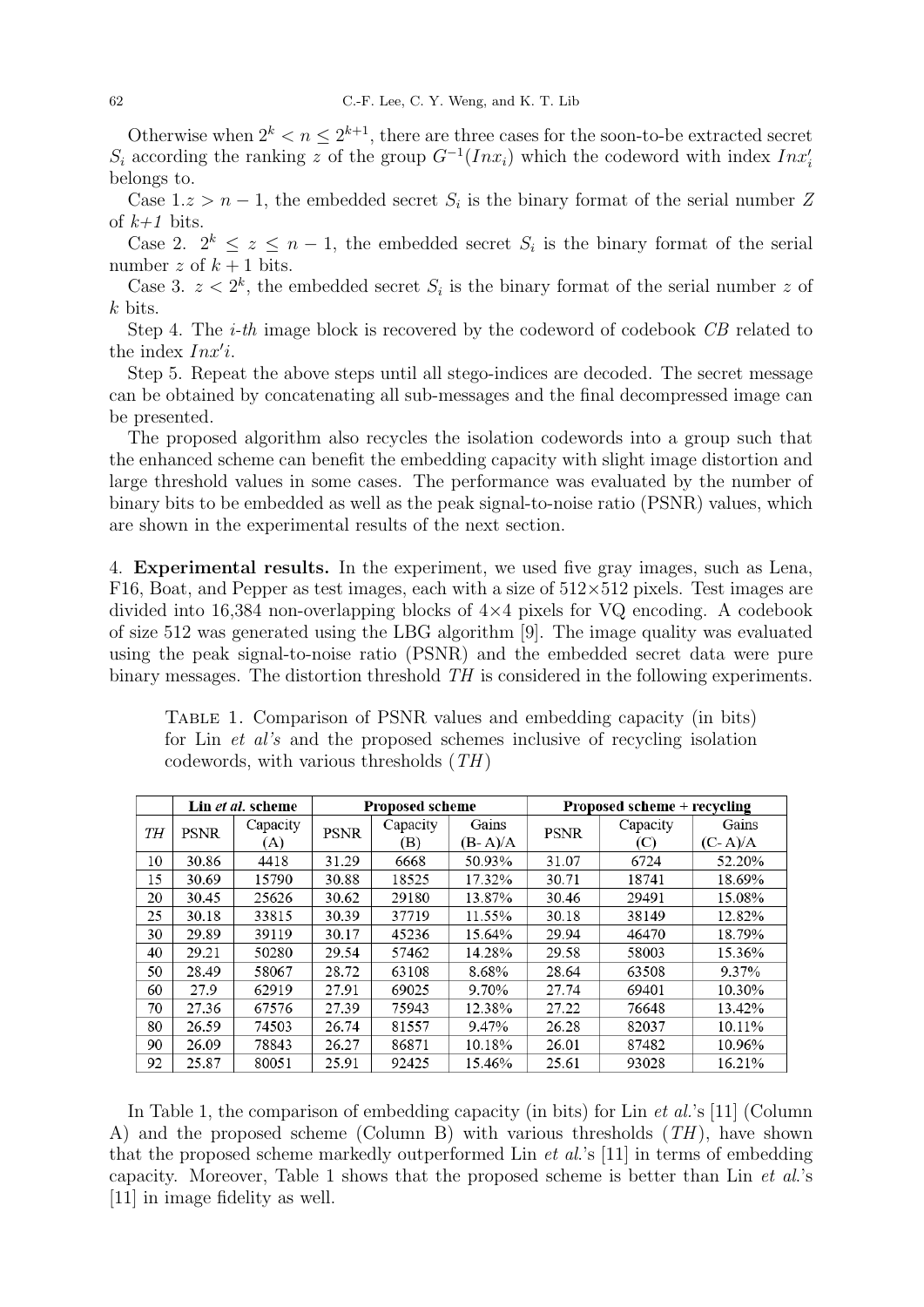Table 2. Comparison of PSNR values in Lin et al's and our proposed method for embedding image Lena with capacity ranging from 0 Kbit to 80 K bits  $(TH=25)$ 

|                    | Lena                 |                   |           |                   |           |                   |           |
|--------------------|----------------------|-------------------|-----------|-------------------|-----------|-------------------|-----------|
|                    | Lin et al.<br>scheme | Proposed method 1 |           | Proposed method 2 |           | Proposed method 3 |           |
| Capacity<br>(bits) |                      | W/O<br>recycling  | recycling | $w/o$ recycling   | recycling | $w/o$ recycling   | recycling |
| 0K                 | 30.91                | 31.87             | 31.41     | 31.53             | 31.07     | 31.44             | 31.02     |
| 4Κ                 | 30.87                | 31.79             | 31.35     | 31.38             | 30.92     | 31.36             | 30.97     |
| 8 K                | 30.82                | 31.58             | 31.02     | 31.07             | 30.88     | 31.14             | 30.94     |
| 16 K               | 30.69                | 31.32             | 30.83     | 30.79             | 30.65     | 30.97             | 30.74     |
| 32 K               | 30.24                | 30.76             | 30.57     | 30.41             | 30.28     | 30.43             | 30.41     |
| 48 K               | 29.36                | 30.18             | 29.82     | 29.68             | 29.21     | 29.77             | 29.58     |
| 64 K               | 27.76                | 28.94             | 28.77     | 28.64             | 28.34     | 28.69             | 28.05     |
| 80 K               | 25.87                | 27.42             | 27.03     | 27.08             | 26.55     | 26.87             | 25.94     |

With regard to those unusable codewords (also called isolation codewords), have not been originally assigned to any group. The proposed scheme exploits garbage collection to recycle these isolation codewords into a group so that they may be usable carriers of sub-messages. The recycling concept has worked and the experimental results in Table 1 proved that the codeword recycling can improve the amount of secret bits as well as the PSNR values of image quality. Generally speaking, PSNR values greater than 30 dB are considered to be in good quality and acceptable to most image applications. From Table 1, the results of PSNR values for both schemes of Lin et al. and ours can preserve good image quality in human visual system when the threshold is set as 25.

Table 3. Comparison of PSNR values in Lin et al's and our proposed method for embedding image Airplane with capacity ranging from 0 Kbit to 80 K bits  $(TH=25)$ 

|                    | Airplane             |                   |           |                   |           |                   |           |  |
|--------------------|----------------------|-------------------|-----------|-------------------|-----------|-------------------|-----------|--|
|                    | Lin et al.<br>scheme | Proposed method 1 |           | Proposed method 2 |           | Proposed method 3 |           |  |
| Capacity<br>(bits) |                      | W/O<br>recycling  | recycling | W/O<br>recycling  | recycling | W/O<br>recycling  | recycling |  |
| 0K                 | 31.45                | 32.48             | 32.40     | 32.07             | 31.99     | 31.92             | 31.82     |  |
| 4Κ                 | 31.44                | 32.25             | 32.17     | 31.92             | 31.84     | 31.84             | 31.64     |  |
| 8 K                | 31.43                | 32.06             | 31.91     | 31.77             | 31.65     | 31.79             | 31.54     |  |
| 16 K               | 31.40                | 32.04             | 31.79     | 31.69             | 31.61     | 31.72             | 31.65     |  |
| 32 K               | 31.27                | 31.81             | 31.53     | 31.52             | 31.45     | 31.55             | 31.42     |  |
| 48 K               | 31.02                | 31.55             | 31.46     | 31.22             | 30.96     | 31.27             | 31.21     |  |
| 64 K               | 30.36                | 30.98             | 30.87     | 30.58             | 30.06     | 30.71             | 30.52     |  |
| 80 K               | 28.50                | 30.02             | 29.85     | 29.79             | 29.67     | 29.83             | 29.58     |  |

In our experimental designs, the embedding capacity of secret message ranges from 0 K bits to 80 K bits with a threshold value set at 25. The PSNR values are compared with that of the scheme of Lin *et al.* using the same embedding capacity for various test images. Tables 2 and 3 provide the comparison results of Lin et al's and our proposed methods for the smooth images Lena and Airplane, in terms of PSNR values, and Table 4 and 5 provides the comparison results for the complex images Boat and Peppers. The results in the first rows of Tables 2, 3, 4, and 5, indicate the proposed scheme gets greater PSNR values compared with the scheme of Lin *et al's* when no embedding capacity  $(0 K)$ is considered.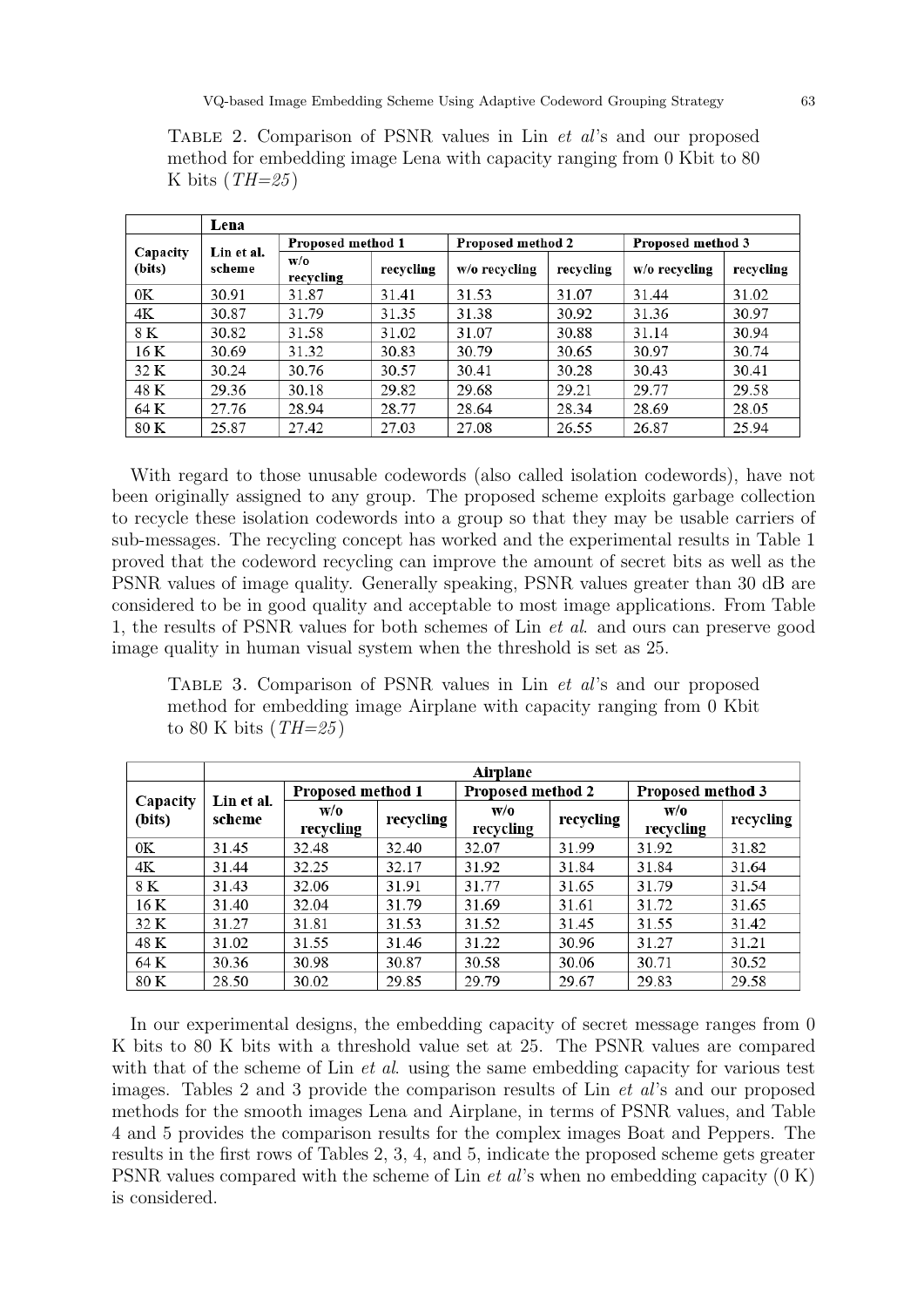|                    | Boat                 |                   |           |                   |           |                   |           |  |
|--------------------|----------------------|-------------------|-----------|-------------------|-----------|-------------------|-----------|--|
|                    | Lin et al.<br>scheme | Proposed method 1 |           | Proposed method 2 |           | Proposed method 3 |           |  |
| Capacity<br>(bits) |                      | W/O<br>recycling  | recycling | W/O<br>recycling  | recycling | W/O<br>recycling  | recycling |  |
| 0K                 | 31.87                | 32.59             | 32.46     | 32.11             | 31.95     | 32.07             | 31.94     |  |
| 4K                 | 31.84                | 32.37             | 32.31     | 31.98             | 31.81     | 31.96             | 31.90     |  |
| 8 K                | 31.78                | 32.27             | 32.09     | 31.82             | 31.67     | 31.85             | 31.78     |  |
| 16 K               | 31.60                | 32.04             | 31.92     | 31.57             | 31.33     | 31.69             | 31.61     |  |
| 32 K               | 31.03                | 31.68             | 31.43     | 30.92             | 30.75     | 31.17             | 30.98     |  |
| 48 K               | 30.16                | 31.05             | 30.73     | 30.03             | 29.84     | 30.47             | 30.07     |  |
| 64 K               | 28.47                | 30.44             | 30.07     | 29.62             | 29.39     | 29.94             | 28.29     |  |
| 80 K               | 26.16                | 28.57             | 28.15     | 27.55             | 27.81     | 27.83             | 26.83     |  |

Table 4. Comparison of PSNR values in Lin et al's and our proposed method for embedding image Boat with capacity ranging from 0 Kbit to 80 K bits  $(TH=25)$ 

Moreover, Tables 2, 3, 4 and 5 show that, for a given amount of hidden secret data ranging from 4 K bits to 80 K bits, the PSNR values of the proposed scheme all exceed those of the scheme of Lin *et al.*, meaning that the proposed scheme outperforms in terms of image quality. This is obvious, because we embed the secret bits into codeword indices within a group which has been organized in a condensed manner; namely, both the intragroup homogeneity of codewords and the heterogeneity among groups are preserved by the codeword grouping strategies of proposed scheme which keep good visual qualities for the reconstructed images after VQ decoding.

Table 5. Comparison of PSNR values in Lin et al's and our proposed method for embedding image Peppers with capacity ranging from 0 Kbit to 80 K bits  $(TH=25)$ 

|                    | <b>Peppers</b>       |                   |           |                   |           |                   |           |  |
|--------------------|----------------------|-------------------|-----------|-------------------|-----------|-------------------|-----------|--|
|                    | Lin et al.<br>scheme | Proposed method 1 |           | Proposed method 2 |           | Proposed method 3 |           |  |
| Capacity<br>(bits) |                      | W/0               | recycling | W/O               | recycling | W/O               | recycling |  |
|                    |                      | recycling         |           | recycling         |           | recycling         |           |  |
| 0K                 | 29.81                | 30.48             | 30.41     | 30.05             | 29.97     | 30.13             | 30.09     |  |
| 4K                 | 29.80                | 30.32             | 30.28     | 29.88             | 29.81     | 30.06             | 29.97     |  |
| 8 K                | 29.78                | 30.17             | 30.05     | 29.76             | 29.62     | 29.99             | 29.94     |  |
| 16 K               | 29.73                | 30.08             | 29.92     | 29.61             | 29.48     | 29.87             | 29.85     |  |
| 32 K               | 29.59                | 29.81             | 29.72     | 29.43             | 29.25     | 29.51             | 29.40     |  |
| 48 K               | 29.10                | 29.54             | 29.36     | 29.13             | 28.96     | 29.27             | 29.13     |  |
| 64 K               | 27.71                | 28.49             | 28.22     | 27.74             | 27.46     | 27.92             | 27.86     |  |
| 80 K               | 25.70                | 26.71             | 26.51     | 25.92             | 25.67     | 26.03             | 25.97     |  |

The more embedding capacity needs to be hidden, the more execution time is required. Method 1 put the most similar codewords into a group to increase the embedding capacity and image quality; however, it does require more time to go through the complex computations.

Method 2 is then proposed to lower the complex computations, but the reconstructed image will most likely lose its original form. The third method utilizes the average value to categorize the codebooks, such that the more similar codewords will be clustered together to provide high embedding capacity and good image quality for each group. The execution time for Method 2 is shortest. The time comparisons are shown in Figure 9 which used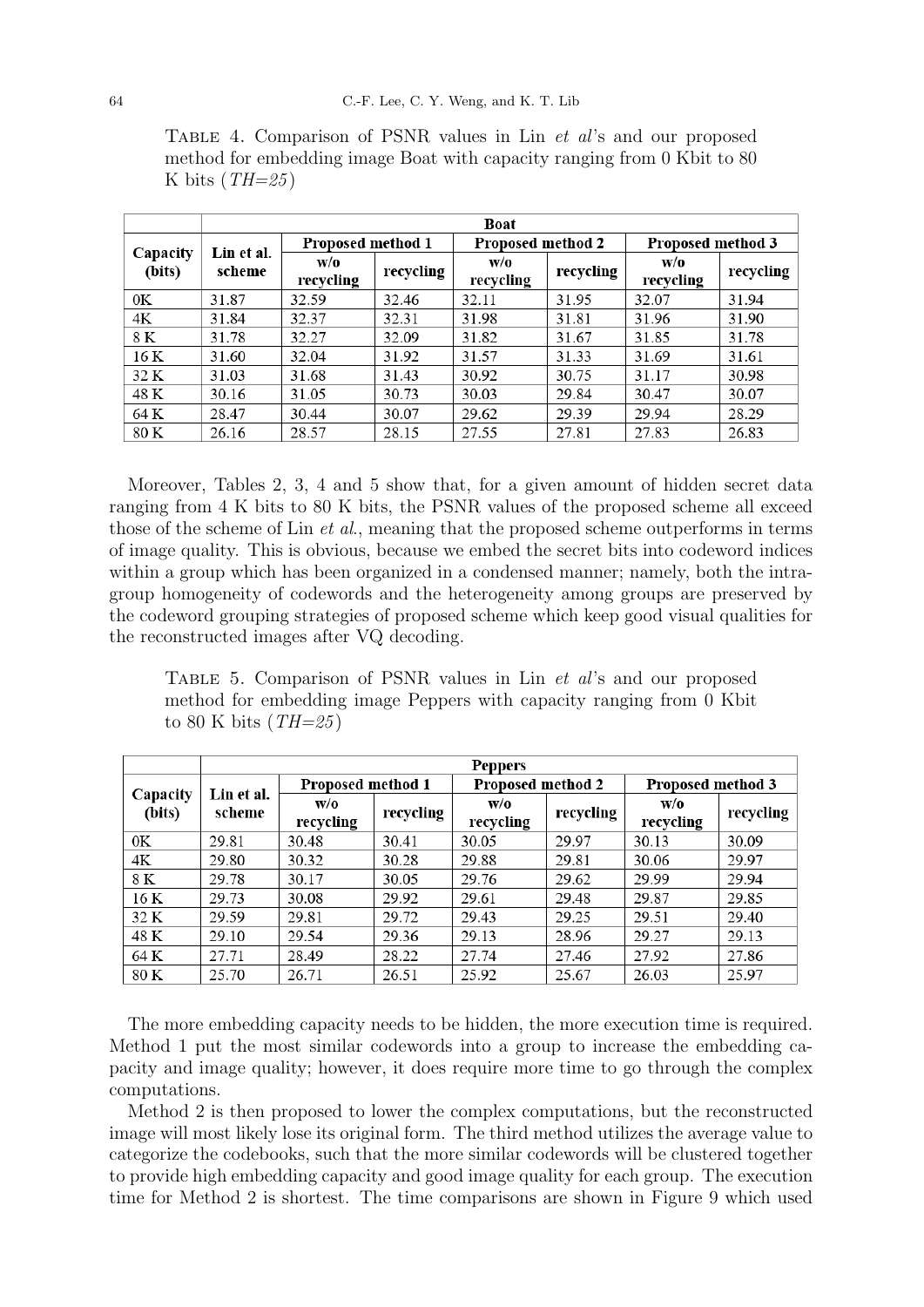

Figure 9. Execution time of Method 1/Method 2 and Method 3/Method2 for different capacity

the execution time of Method 2 as the basis. The results in Figure 9 show that the first method spends more time which is around two times than that of the second method; the execution time of third method is around 1.4 times than that of Method 2.

The distortion degree, caused by embedding data, was used to measure the performance of an embedding algorithm and was calculated by following Eq. (3).

$$
Distortion\ degree = PSNR_o - PSNR_t \tag{3}
$$

where  $PSNR<sub>t</sub>$  was the PSNR value when a message of t bits was embedded in an image, and  $PSNR<sub>o</sub>$  is PSNR value using VQ-encoded. A smaller value of distortion degree implies that the reconstructed image is more similar to the original image.



Figure 10. Comparison of distortion degrees between the ACE method, Chang and Wu's scheme, Lin et al.,s scheme and our algorithm: (a) Lena and (b) Airplane (c) Peppers (d) Boat.

In Figure 10 (a), experiments of the distortion degrees are performed on the ACE method [3], Chang and Wu's scheme [1], Lin et al.'s scheme [11], and our first method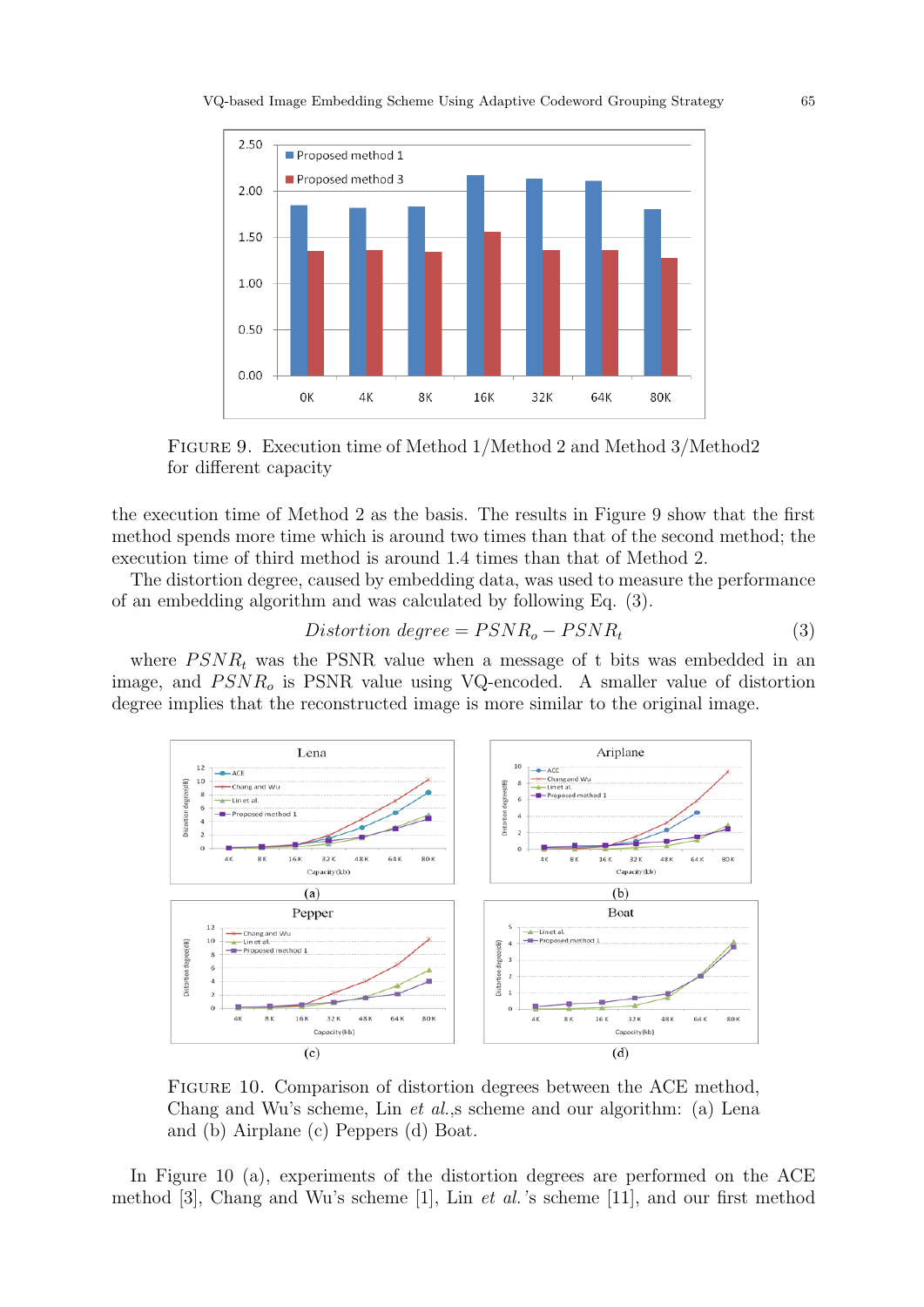respectively for embedding a message ranging from 4 K to 80 K bits into images Lena, Airplane, Peppers and Boat. We can see that the image distortion of method 1 is significantly smaller than that of the other three. For example, the image distortion of image "Lena" at the embedding capacity of 80 K bits for the ACE method [3], Chang and Wu's scheme [1], Lin *et al.*'s scheme [11], and the proposed Method 1 are  $31.24 - 22.91 = 8.33$ dB,  $32.24 - 21.97 = 10.27$  dB,  $30.91 - 25.87 = 5.04$  dB, and  $31.87 - 27.42 = 4.45$  dB, respectively. This means that the image quality of our proposed Method 1 is more similar to its original form when compared with the other three algorithms. In addition, the visual quality of an image using our algorithm is much better than that of using the other three when embedding a message of 80 K bits. We can obtain the following two results: (1) the image distortion of Chang and Wu's scheme is twice of ours; the PSNR values of ours and Lin *et al.'s* scheme is of approximately equal quality. (2) When the embedding capacity reaches to 64K, the image distortion degree is less than that of Lin et al.'s scheme.

5. Conclusions. In this paper, we proposed three algorithms to group codewords within a given codebook for embedding secret messages into VQ-based images. The strategies of codeword rearrangement consider that the codewords within a group should be as homogeneous as possible, while maintaining heterogeneity between groups. In our proposed scheme, make the more number of similar codewords into a group, the higher the embedding capacity is thus obtained. By means of recycling all isolated codewords and grouping them together to increase the embedding capacity, the extended version of the proposed scheme also surpasses those of ACE method, Chang and Wu's scheme and Lin et al.,'s scheme in both the embedding capacity and the fidelity of image quality. .

#### REFERENCES

- [1] C. C. Chang and W. C. Wu, Hiding secret data adaptively in vector quantization index tables, IEEE Transaction on Vision, Image and Signal Processing, vol. 153, no. 5, pp. 589-597, 2006.
- [2] C. K. Chan and L. M. Cheng, Hiding data in images by simple LSB substitution, Pattern Recognition, vol. 37, no. 3, pp. 469-474, 2004.
- [3] W. C. Du and W. J. Hsu, Adaptive data hiding based on VQ compressed images, IEEE Transaction on Vision, Image and Signal Processing, vol. 150, no. 4, pp. 233V238, 2003.
- [4] M. R. Gray, Vector quantization, IEEE Acoustics, Speech and Signal Processing Magazine, vol. 1, no. 2, pp. 4-29, 1984.
- [5] Y. C. Hu, Grey-level image hiding scheme based on vector quantization, Electronics Letters, vol. 39, no. 2, pp. 202-203, 2003.
- [6] Y. C. Hu, High-capacity image hiding scheme based on vector quantization, Pattern Recognition, vol. 39, no. 9, pp. 1715-1724, 2006.
- [7] M. Jo and H. Kim, A digital image watermarking scheme based on vector quantization, IEICE Transactions on Information and Systems, vol. E85-D, no. 6, pp. 1054-1056, 2002.
- [8] T. Kim, Side match and overlap match vector quantizers for images, IEEE Transactions on Image Processing, vol. 1, no. 2, pp. 170-185, 1992.
- [9] Y. Linde, A. Buzo, and R. M. Gray, An algorithm for vector quantization design, IEEE Transactions on Communication, vol. 28, no. 1, pp. 84-95, 1980.
- [10] Y. Li and C. T. Li, Steganographic scheme for VQ compressed images using progressive exponential clustering, Proceedings of the IEEE International Conference on Video and Signal Based Surveillance, IEEE Computer Society, Sydney, Australia, 2006.
- [11] C. C. Lin, S. C Chen., and N. L. Hsueh, Adaptive embedding techniques for VQ-compressed images, Information Sciences, vol. 179, pp. 140-149, 2009.
- [12] Y. C. Lin and S. C. Tai, A fast Linde-Buzo-Gray algorithm in image vector quantization, IEEE Transactions on Circuits and Systems II: Analog and Digital Signal Processing, vol. 45, no. 3, pp. 432-435, 1998.
- [13] W. J Wang., C. T. Huang, and S. J Wang., Reversible data hiding using neighboring block in VQcompressed images, Proceedings of the Third International Conference on Ubiquitous Information Management and Communication (ICUIMC-2010), Suwon, Korea, Jan. 2010.